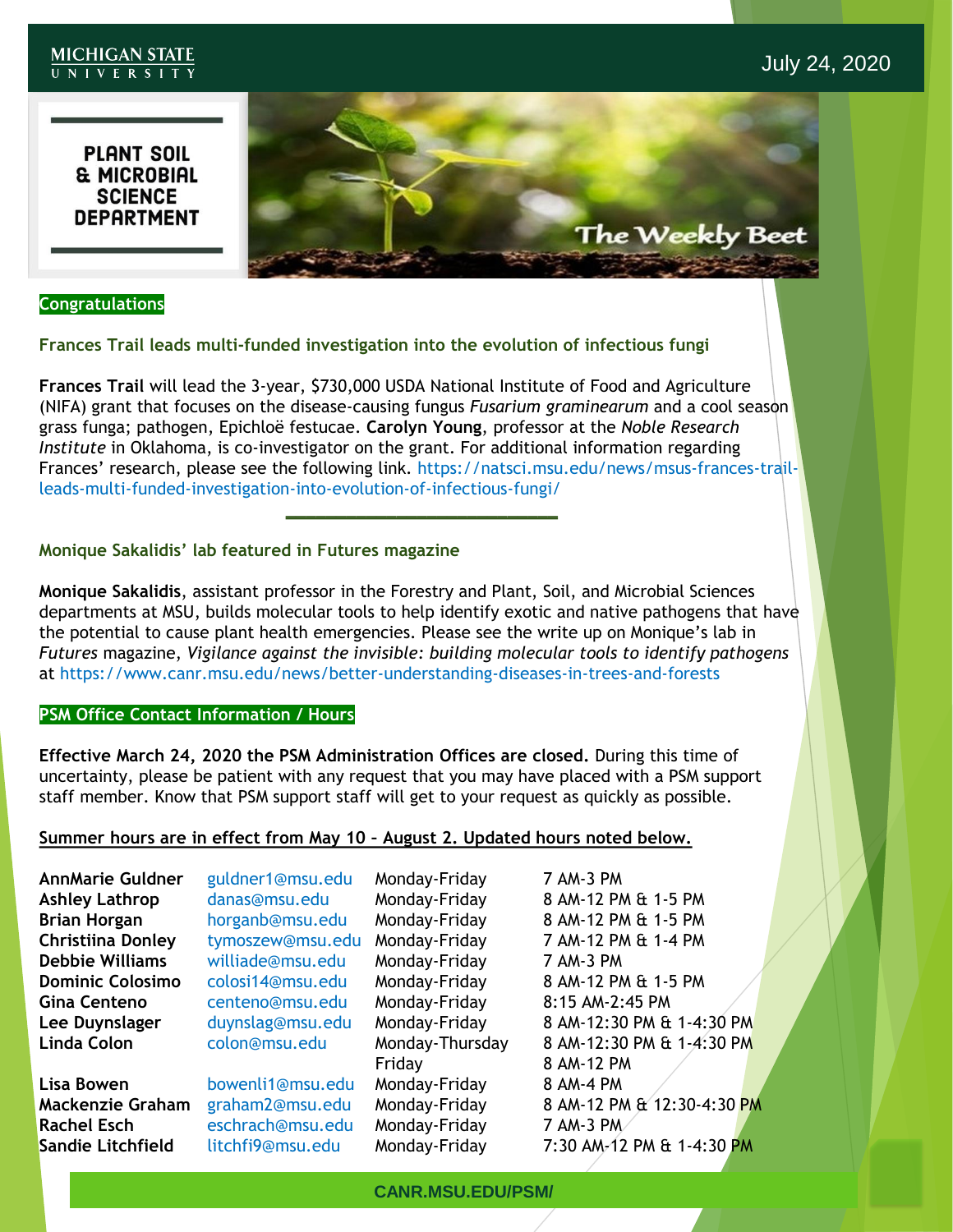# **Webinar**

**CANR State of the College Monday, July 27, 2020 at 3 PM** Please join **Dean Hendrick** and his leadership team for a State of the College webinar on Monday, July 27th at 3 PM on Zoom. Register in advance at https://msu.zoom.us/webinar/register/WN\_4Q2oabdhR7qikGHM8EzsgA

**Department of Plant, Soil and Microbial Sciences Announcement of Ph.D. Thesis Defense Seminar Crop and Soil Sciences – Environmental Toxicology Tuesday, July 28, 2020 from 9-11 AM** Candidate's Name: **Jianzhou He** Title of Dissertation: Environmental Application and Implication of Engineered Nanomaterials in Soil, Water and Plant Systems https://msu.zoom.us/j/2180163006 Password: 194478

**WorkLife Daily Coffee Conversations Tuesday, July 28, 2020 from 10-11 AM Panel Discussion: Furloughs and Lay Offs** Please see the MSU WorkLife Office Calendar at worklife.msu.edu/calendar for Zoom login and password information.

# **NCORE Webinar (sponsored by Baker College)**

### **Behind the Masks: Uncovering Assumptions, Biases and Stereotypes Wednesday, July 29, 2020 from 4-5 PM**

Masks are supposed to keep us safe, but that safety does not look the same for everyone. When you intermingle facial coverings, physical distancing, race, gender, and class, some of our students and faculty become at risk. How do we position our campuses in a way that these disparities are not magnified, and our faculty and students feel safe? Our panelists will discuss privilege, colorism, and concerns some of our students and faculty of color may face this fall.

### **Announcements**

### **Six MSU programs in top 25 globally**

Six academic programs at Michigan State University are ranked in the top 25 in the world – with several others improving in the top 50 – according to a widely used international ranking of universities. The Global Ranking of Academic Subjects 2020, released in July, is complied by the ShanghaiRanking Consultancy, an independent organization focused on higher education research. More than **1,800 universities across 90 countries are ranked annually based on indicators that include measures of research quality, extent of international collaboration, research with top quality and the highest academic recognitions.** 

"I am pleased Michigan State's excellence and competitiveness once again are validated with a high rank among our research university peers'" said **MSU President Samuel L. Stanley, Jr., M.D.**  "The criteria considered in this ranking **demonstrate the breadth and depth of our faculty members' expertise**, as well as the ubiquity of their research around the world."

Programs appearing in the top 25 in the world are:

- ➢ Education: No. 2
- ➢ Communication: No. 4
- ➢ Environmental Science and Engineering: No. 6
- ➢ **Agricultural Sciences: No. 11**
- ➢ Management: No. 21, an improvement of four spots over last year
- ➢ Business Administration: No. 22, an improvement of two spots over last year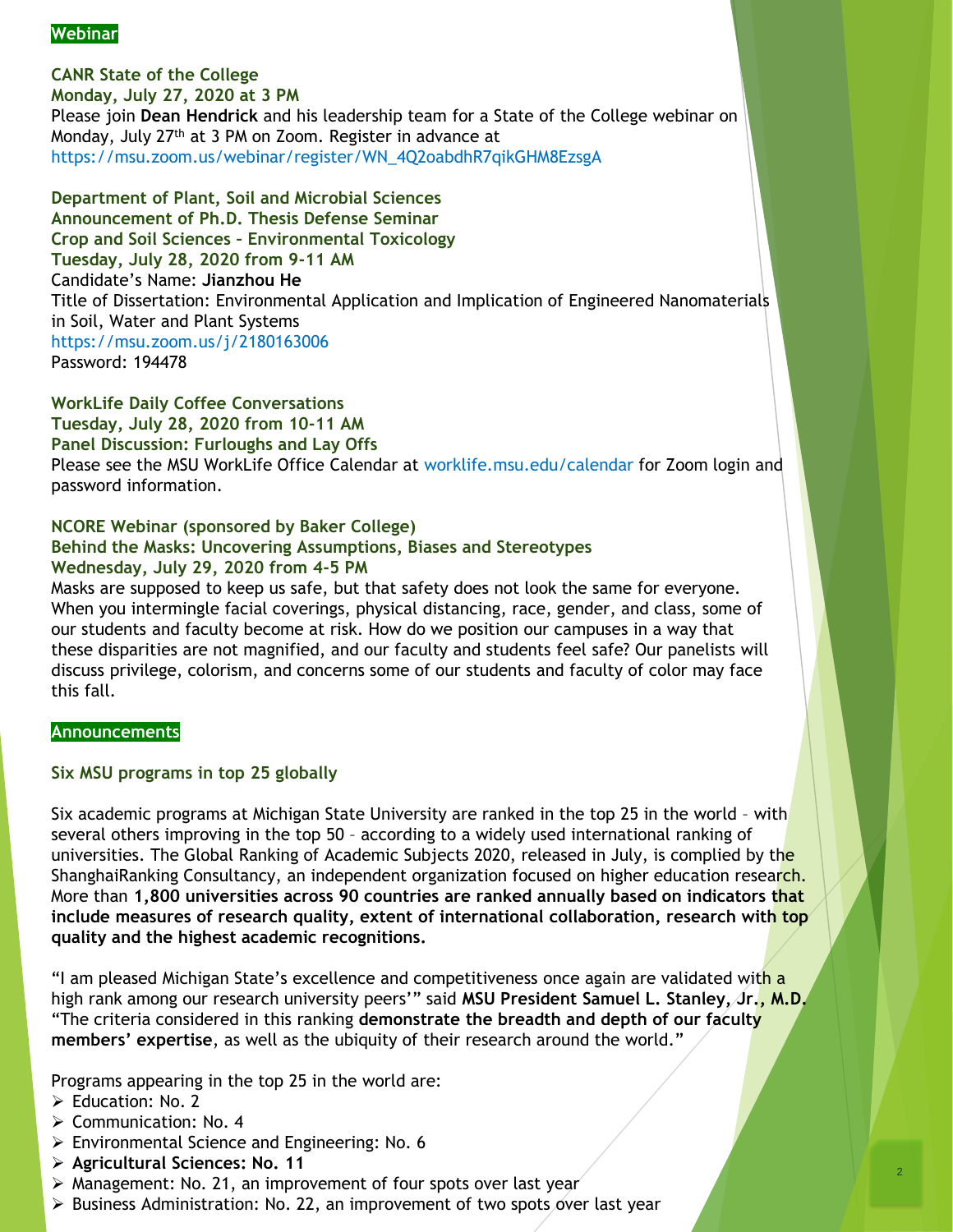# **Food and Drink Policy – Addendum to the PSSB Reopening Plan 7/23/2020**

Based on the changing Executive Orders and needs of the MSU community, food consumption will be allowed in PSSB in posted designated areas. Please keep in mind that this change in policy may pose an increased risk of exposure and it is important to observe physical distancing, follow disinfecting protocols and spend minimal time in the room.

To meet these goals and maximize safety, the PSSB building SOP plan has been modified to:

- $\triangleright$  Note that it is always preferable to eat outside of the building when possible
- $\triangleright$  Conference and break rooms on the second floor will be open for food consumption. Please limit your time to 30-min to accommodate colleagues/other building occupants.
	- ➢ A279 Horticulture conference room maximum occupancy is 5
	- ➢ A271 PSM conference room maximum occupancy is 6
	- $\triangleright$  A246 Break room maximum occupancy is 5
- $\triangleright$  Maximum occupancy signs will be posted on each door. If the room is fully occupied, please check another designated space. If all conference and break rooms are fully occupied, check back later.
- ➢ Masks must be worn in each room unless actually consuming food
- $\triangleright$  Kitchenettes will continue to be closed. There is no microwave or refrigerator usage allowed.
- $\triangleright$  Everyone should bring and remove all personal supplies for eating.
- $\triangleright$  The user is required to disinfect the space before and after each use following EPA approved guidelines (70% alcohol for 5-min; Sani-wipes for 3-min). Disinfectants will be present in the room.
- $\triangleright$  Snacks and community food to share should not be brought to work.

# **Travel**

The Re-Opening Travel Sub-committee has developed a travel guidance framework that has been approved by **Drs. Weismantel**, **Beauchamp**, and **President Stanley**. The "goalposts" in developing guidance and tools can be found at oihs.msu.edu/principles.

The most updated travel guidance for both international and domestic travel is found at oihs.msu.edu/covid19. Guidance is provided for both inbound and outbound travel.

A waiver process has been established for essential outbound travel. **International travel** waivers will be implemented the university level. The waiver process for outbound **domestic travel** (except student groups) will be reviewed and approved at the Major Administrative Unit (MAU) level. Each MAU will be responsible for implementing the approved domestic travel guidance framework.

All inbound MSU travelers must comply with the MSU protocols for inbound travelers which may trigger self-quarantine/isolation depending on point of origin. Inbound travelers are responsible for self-monitoring and enforcement.

As the situation changes, the travel site will be updated. Please refer back to the travel site for the most up-to-date information and guidance.

Please direct any questions to oihs@msu.edu.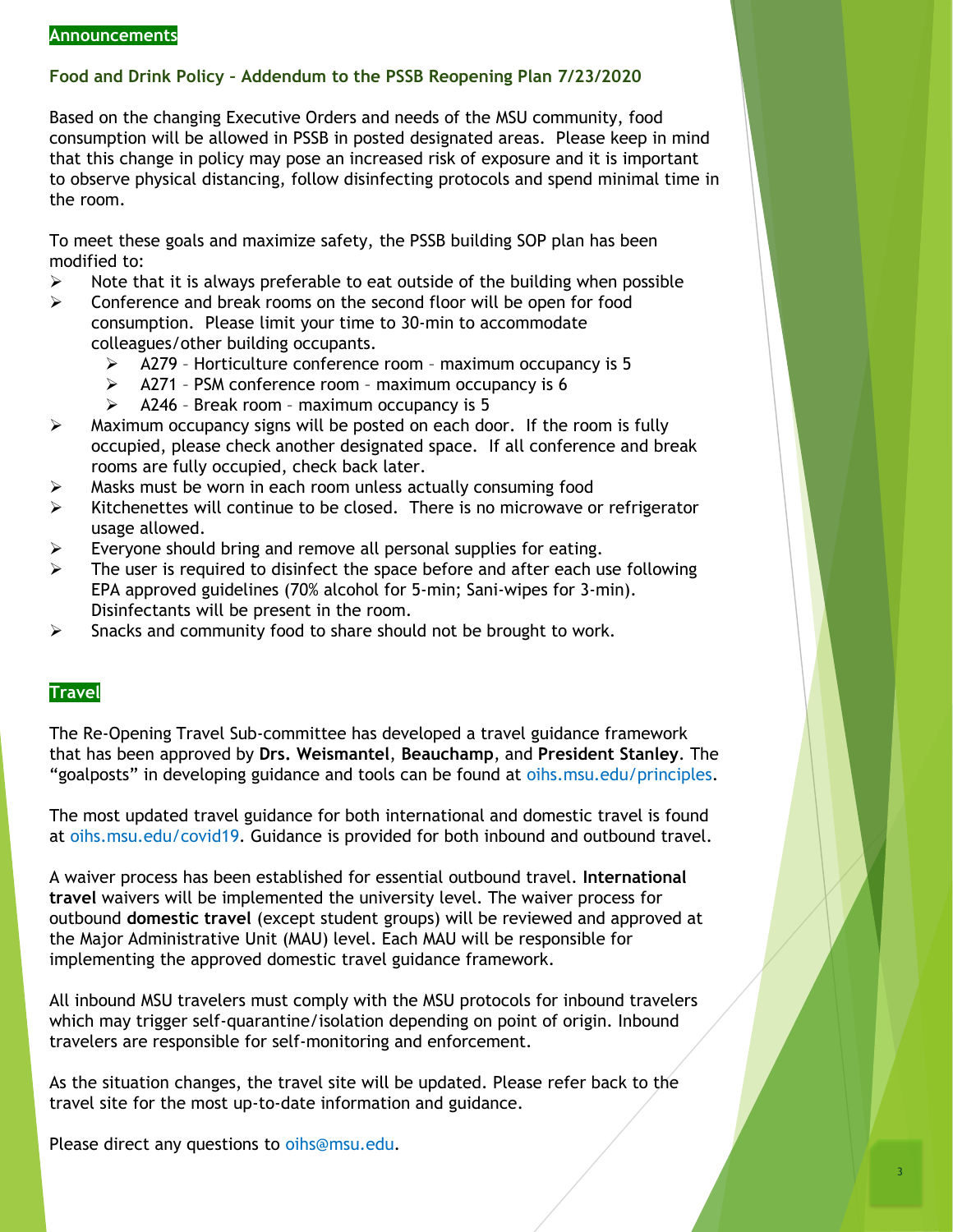#### **Face Covering Update as of July 15, 2020**

Face coverings are a crucial public health measure and help protect others by reducing exposure to droplets if someone is unknowingly infected with COVID-19.

**FACE COVERINGS MUST BE WORN BY EVERYONE** (including all faculty, staff, students, vendors, and visitors) indoors and outdoors while you are on property owned or governed by MSU and while participating in MSU-related or MSU-sponsored activities. If you have a medical condition that may prevent you from safely wearing a face covering, you should contact MSU's Resource Center for Persons with Disabilities to begin the accommodation process.

Exceptions to the requirement for face coverings will be limited.

**If you are indoors**, exceptions are limited to when:

- $\triangleright$  You are in your own place of residence and can therefore properly self isolate.
- ➢ You are in a private, single-occupancy office or lab space with a closed door and can reasonably expect other individuals not to enter (but if you leave your private, singleoccupancy office or lab space and proceed into a common area or hallway – even if there are no other individuals present – you must wear a face covering)
- ➢ You are eating or drinking but still maintaining proper distance (at least six feet of physical separation between yourself and others)

## **If you are outdoors**, exceptions are limited to when:

- $\triangleright$  You are an outdoor worker and can maintain social distance from others (but you will need to wear a face covering outdoors when interacting with others or when unable to maintain social distance)
- $\triangleright$  You are exercising or engaging in high-intensity activities outdoors (for example, jogging, running, bicycling, or golfing) and can maintain social distance from others

# **If you are working**, exceptions are limited to when:

- ➢ You are working in a setting where a face covering may increase the risk of a hazard (for example, the face covering could become wet, the face covering could get caught in machinery or the face covering could become contaminated with chemicals used in the work environment
- ➢ You can maintain social distance from others
- $\triangleright$  You have previously consulted with your supervisor to determine the appropriate face covering for your setting

Face coverings should (a) be non-medical grade to maintain supplies for heath care use, (b) fit snugly against the side of your face, (c) cover your nose and mouth, (d) be secured with ties or ear loops, and (e) allow for breathing without restriction. Cloth face coverings should only be worn for one day at a time, they must be properly hand washed or laundered before subsequent use. Face coverings may vary (for example, disposable non-medical masks or neck gaiters are acceptable).

Please adhere to the guidelines and recommendations from the Centers for Disease Control and Prevention, as well as federal and state governmental authorities, in order to protect your own health and the health of the entire MSU community.

In addition to wearing face coverings, you also must take the following personal precautions:

- $\triangleright$  Practice physical distancing
- $\triangleright$  Practice good personal hygiene, including washing hands frequently with soap and water or using hand sanitizer with at least 60% alcohol if soap is unavailable

4

 $\triangleright$  Routinely clean and sanitize your workspace and shared equipment

https://msu.edu/together-we-will/keeping-spartans-safe/